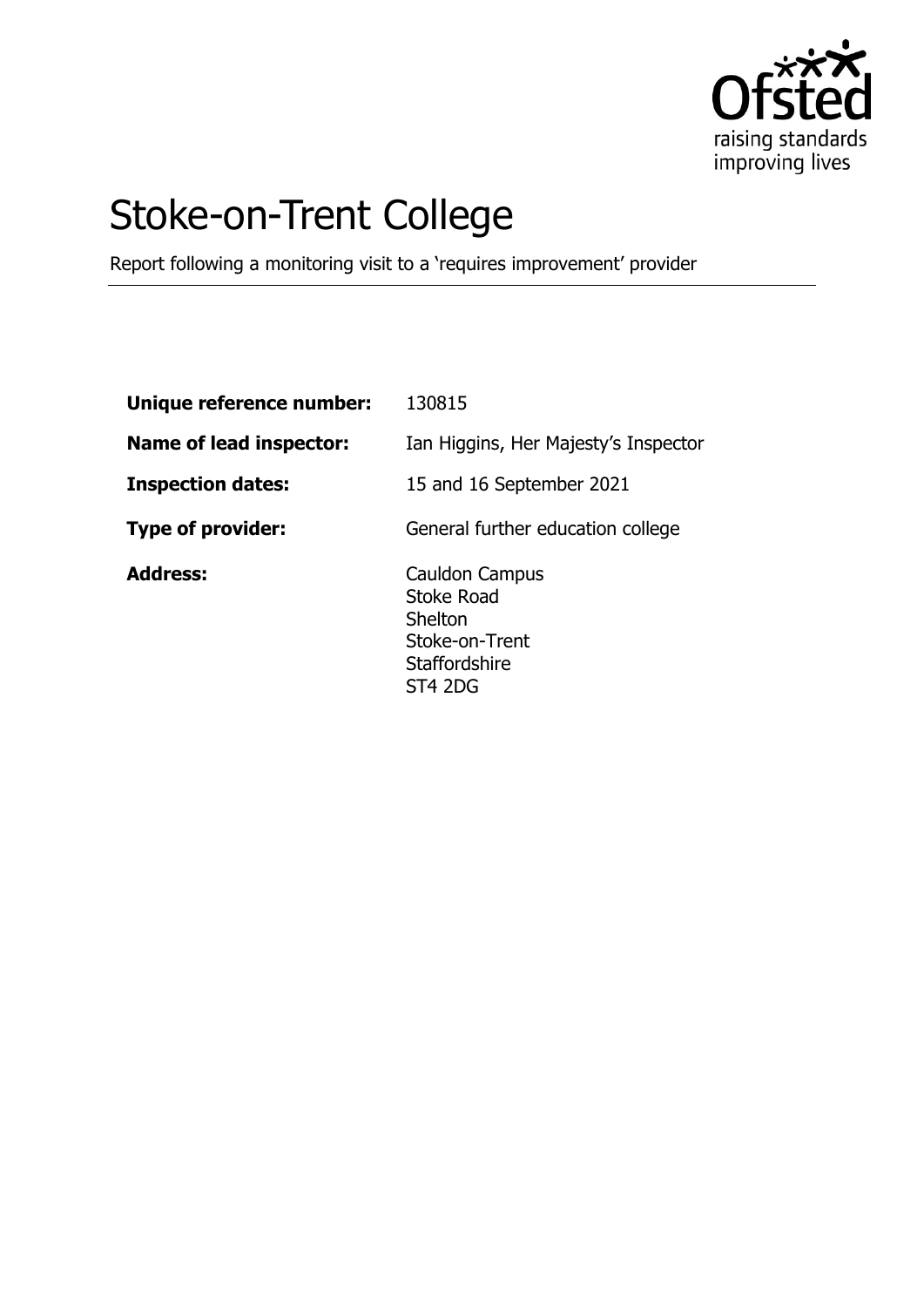

## **Monitoring visit: main findings**

### **Context and focus of visit**

Stoke-on-Trent College was inspected in October 2019. At that time, inspectors judged the overall effectiveness of the provision to require improvement.

The focus of this monitoring visit was to evaluate the progress that leaders and managers have made in tackling the main areas for improvement identified at the previous inspection.

Stoke-on-Trent College is a medium-sized general further education college based in two campuses: Cauldon campus and Burslem campus. At the time of inspection, 1,819 learners were on education programmes for young people and 2,552 learners were on adult learning programmes, with 427 learners enrolled on apprenticeships. Of these, 74% of learners were on standards-based programmes, with the remaining 26% enrolled on framework-based apprenticeships. Exactly 46 learners were in receipt of high-needs funding. A further 24 learners were enrolled on traineeships. Leaders offer courses in most subject areas, the largest being in English for speakers of other languages, health and social care, business, engineering, and construction. Courses are offered from level 1 to level 4, with around two-thirds of the learners on study programmes at level 3 and below. The college works with one subcontractor for the teaching of courses in performing arts.

## **Themes**

#### **What steps have leaders and managers taken to improve the quality of apprenticeship provision? Reasonable progress**

Since the previous inspection, senior leaders have created a new 'apprenticeship hub'. New staff have been appointed to oversee this area. New college management groups have been set up to agree the actions they want to take to improve the quality of apprentices. These groups meet frequently and rigorously review the action taken to date. As a result, senior leaders within apprenticeships have a clear oversight over all the apprenticeship provision offered at the college. Newly appointed staff have clear and accurate plans in place to improve the quality of apprenticeship provision.

Senior leaders have started to take action to improve the quality of apprenticeships. They have reviewed the range of apprenticeships that the college offers. The college no longer offers apprenticeships to new learners in areas such as warehousing. Senior leaders are now focusing on areas of key priority within the local area, such as construction and engineering. Consequently, leaders are now focusing more sharply on developing the teaching skills of teachers within key sector areas.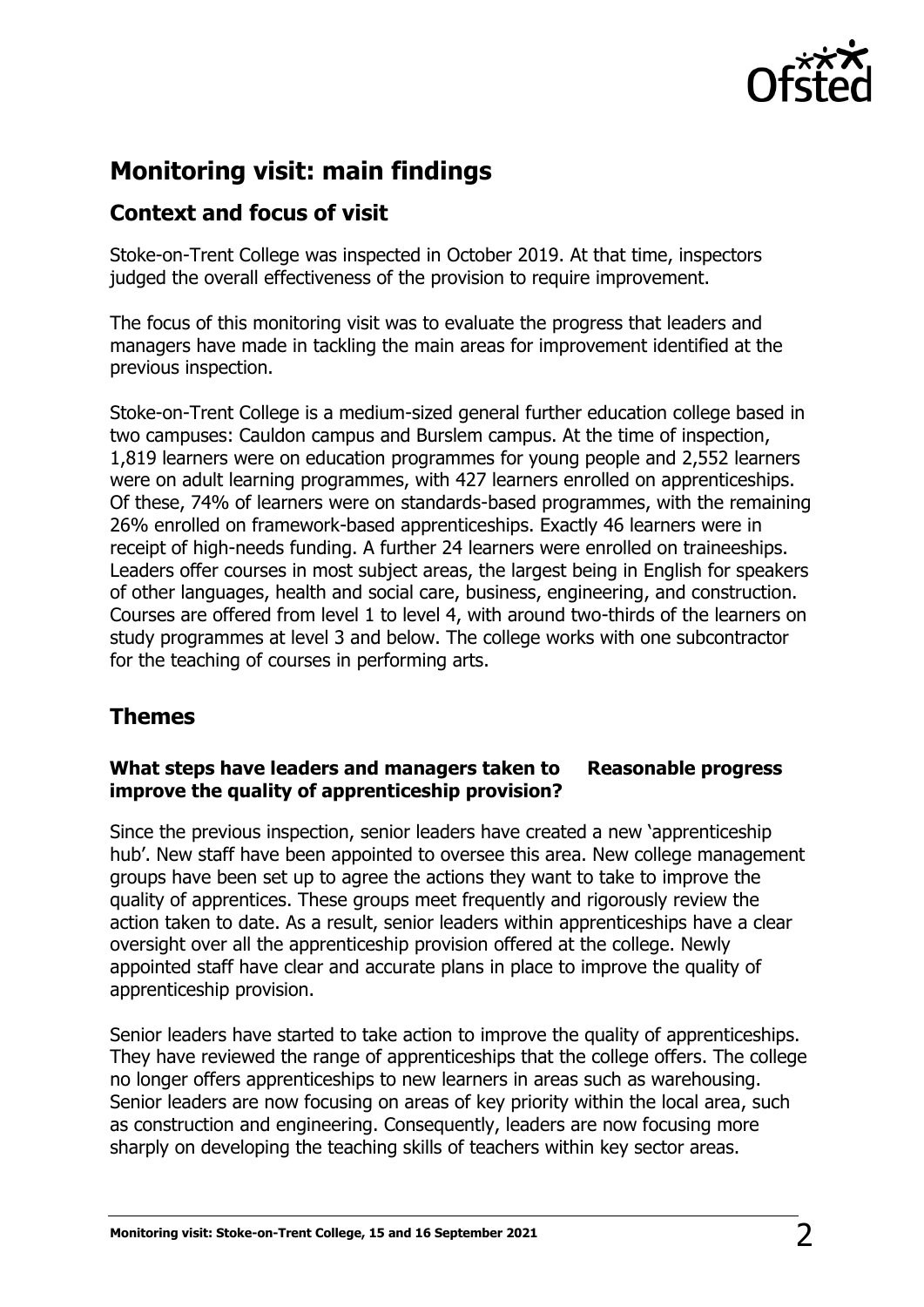

Teachers and skills coaches now provide apprentices with more useful feedback. The feedback that they provide makes it clear what apprentices need to do to improve the standard of their work. For example, apprentices in bricklaying can describe how they are improving their practical skills in building a wall as a result of the feedback they receive. Apprentices now have a much clearer understanding of what they will need to do for their final assessment. Teachers introduce this topic to new apprentices early in their programme.

Leaders and teachers have reviewed the order in which they teach new content to apprentices. They make sure that apprentices can apply the new practical skills they develop in their job role. As a result, apprentices are provided with increased opportunity to revisit and develop fluency in their practical skills. Apprentices told inspectors how they are given increased responsibilities in their job role as a result of developing new knowledge, skills and behaviours. Senior leaders recognise that they need to review the order in which they teach new learning to apprentices in other sector areas.

#### **What steps have teachers taken to ensure that they order the content of the curriculum in a way that builds learners' knowledge, skills, and behaviours over time? Reasonable progress**

In business, senior leaders have revisited the way in which they order new learning. For example, in response to the pandemic, leaders brought forward a unit on 'responding to change in business', to reflect what was happening in the world of business. Topics on 'working with others' and 'practical customer service skills' were moved to later in the programme, when learners returned to face-to-face teaching. As a result, learners are developing new knowledge, skills and behaviours which are better preparing them for their next steps.

Senior leaders have strengthened their approach to curriculum planning. Leaders now use information from local and national sources to identify the key knowledge, skills and behaviours learners need to develop. In response to this, leaders have added additional content into the curriculum in areas such as business law. Consequently, learners now have a greater understanding of the range of laws and regulations in which businesses have to operate.

Teachers have revisited how and when they assess learners. They now make sure that learners have been taught all the knowledge, skills and behaviours they need before being assessed. For example, learners are taught and then practise their presentation skills before being asked to apply this by planning and hosting an event.

Leaders and teachers now focus on making sure learners have more frequent opportunities to revisit and recall their learning. Teachers use quizzes and a range of online learning tools within lessons to check the progress that learners are making in building their knowledge. However, in a few cases, teachers focus too much on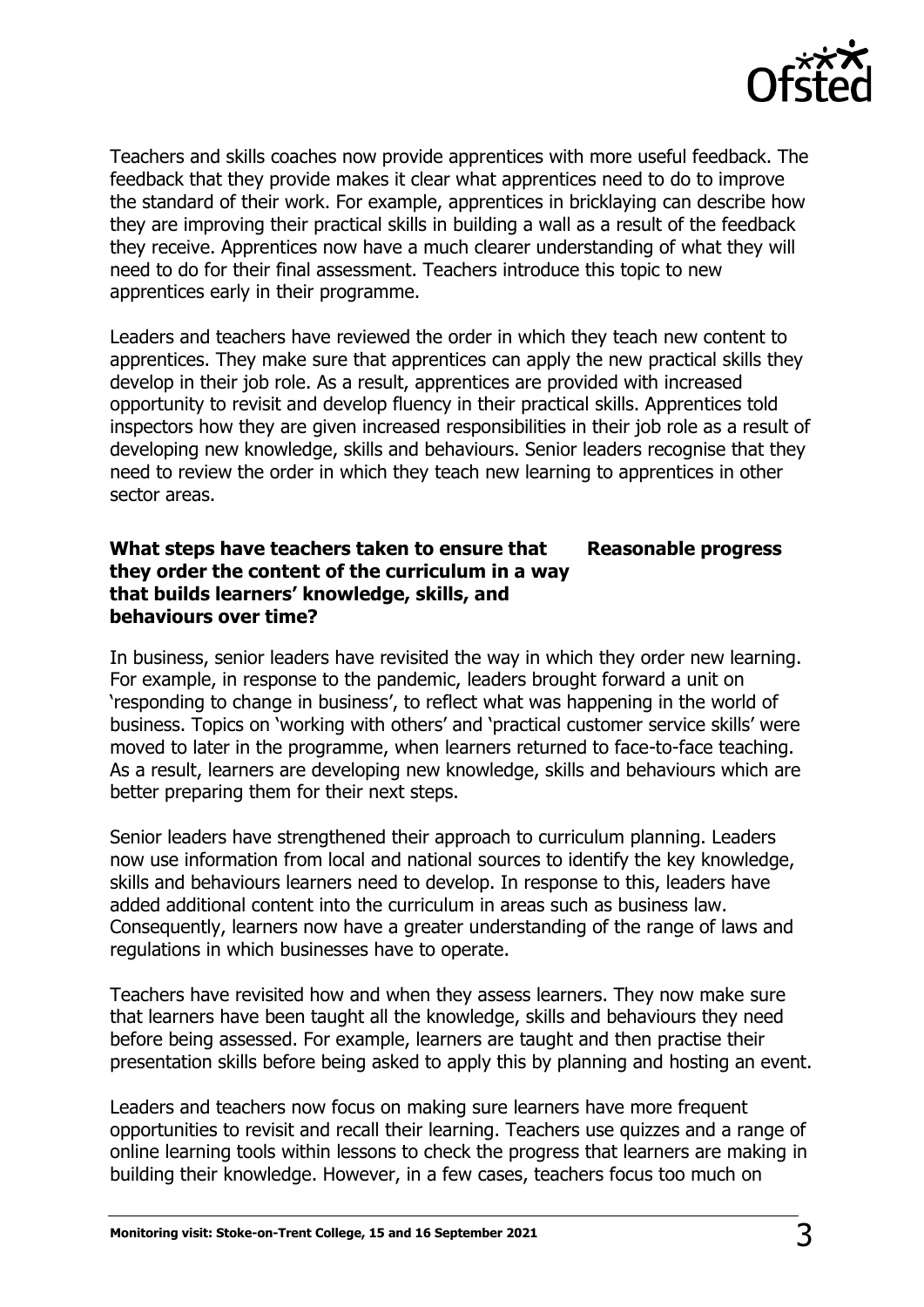

whether learners have completed tasks, rather than focusing on what learners now know and can remember.

Learners comment positively on the support they receive from teachers. For example, learners can access additional lessons where needed. Teachers also offer additional one-to-one and small-group sessions to learners.

#### **To what extent have senior leaders improved the Significant progress quality of GCSE mathematics provision, so that learners are making the progress of which they are capable from their starting points?**

Senior leaders have invested significantly in resources to improve the quality of GCSE mathematics provision. Leaders and teachers have been involved in a number of projects to improve the quality of teaching within GCSE mathematics.

Leaders and teachers have developed a new approach to how they teach. Teachers focus on supporting learners to recall learning regularly, and to practise applying new learning by solving mathematical problems. As a result, learners have improved their knowledge in areas such as fractions. They are now able to apply new learning and solve more complex mathematical problems that involve improper fractions.

Leaders have invested in a range of new online learning resources. Teachers use these resources very well to track the progress that learners are making. Where teachers identify gaps in learners' knowledge and skills, they revisit this content in subsequent lessons. Where needed, teachers offer additional one-to-one support to learners. Through the catch-up tuition fund, learners can access this support as part of their timetable.

Teachers have access to a range of useful training to help improve their teaching. For example, leaders and teachers have developed new partnerships with other local providers. Teachers share best practice and discuss how best to use the new resources that they have access to. Teachers value the opportunity to do this.

Senior leaders have strengthened their approach to monitoring learners' attendance at GCSE mathematics lessons. Mathematics teachers now work more closely with vocational tutors to identify those learners who are not attending. Teachers then work collaboratively to put in place timely interventions. As a result, most learners improve their attendance where it falls below expectations.

Teachers now have a more rigorous approach to identifying what learners know and need to know when they start their course. Teachers use this information to place learners in specific groups. Teachers then focus their teaching on the key mathematical knowledge and skills that learners need to develop. Consequently, learners are making more rapid progress from their starting points.